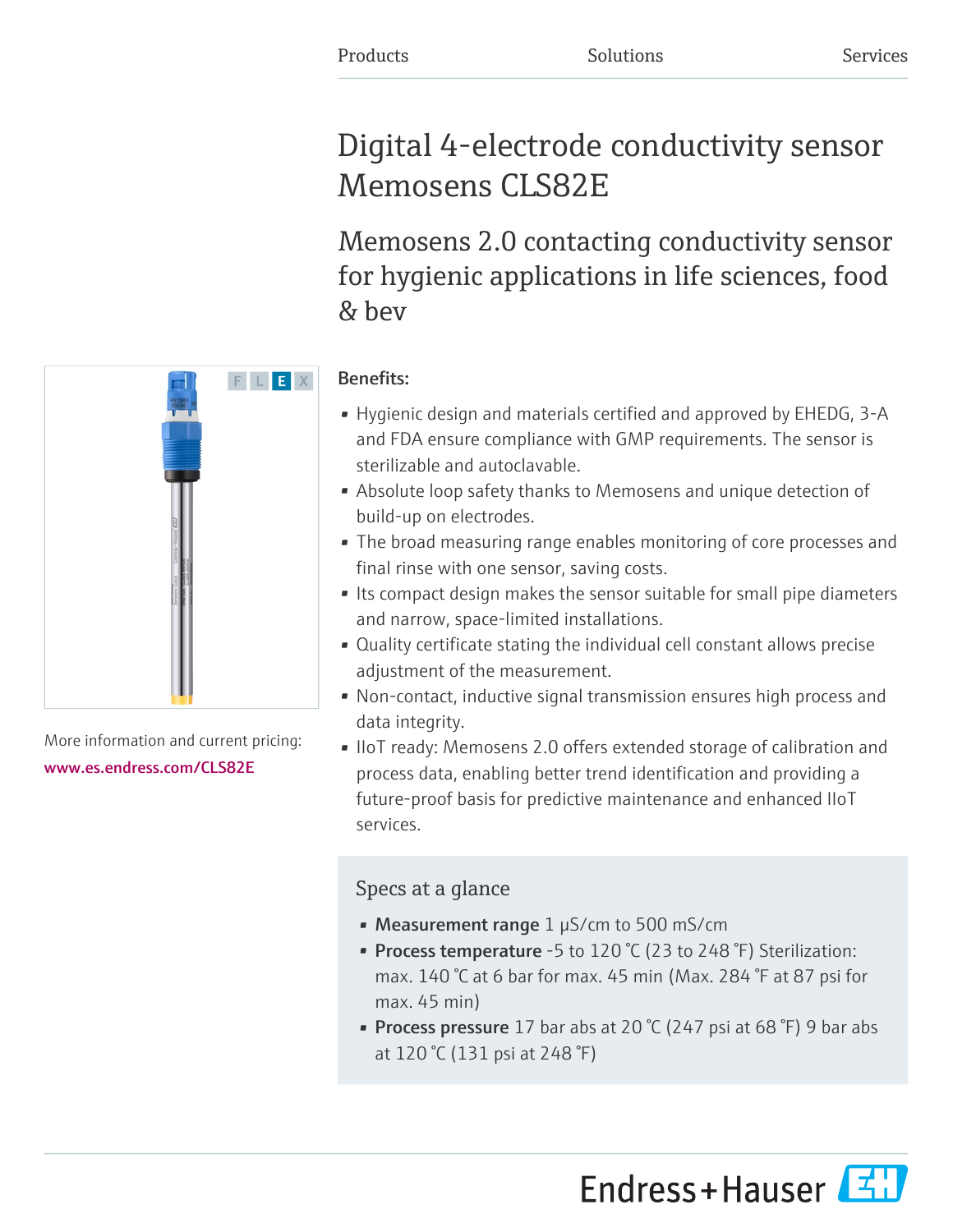Field of application: Memosens CLS82E is a high-end, hygienic sensor for applications with widely varying conductivity values. It enables reliable monitoring of core processes as well as final rinse with only one sensor. FDA compliance and a small, compact design ensure the perfect fit to your processes. With Memosens 2.0 digital technology, CLS82E allows for extended storage of process and sensor data facilitating lab calibration and predictive maintenance and providing the perfect basis for enhanced IIoT services.

# Features and specifications

### Conductivity Measuring principle

Conductive

#### Application

Phase seperation, chromotography, fermentation CIP monitoring in small pipes Ultrafiltration Final rinse

#### Characteristic

Conductivity sensor with a broad measurement range for all hygienic applications with advanced requirements to process safety

#### Measurement range

1 µS/cm to 500 mS/cm

#### Measuring principle

Hygienic 4-electrode conductivity sensor

#### Design

Certified hygienic design with FDA compliant materials, 3-A and EHEDG certified, available as 120 mm sensor with PG13.5 and in many other standard process connections

#### **Material**

Process connection: stainless steel 1.4435 (316L) Sensor element: platinum and ceramic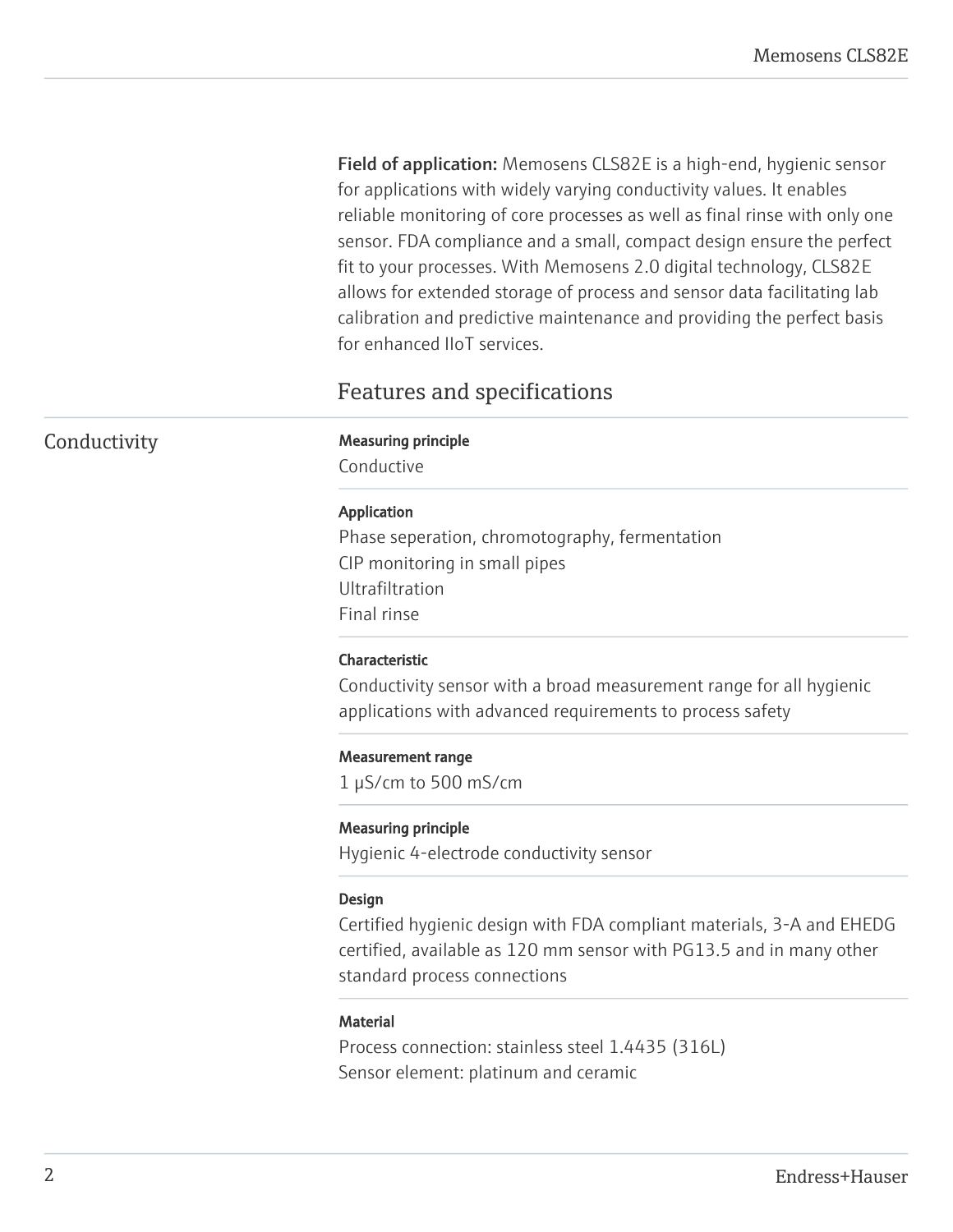## Conductivity

#### Dimension

Sensor diameter: 12 mm (0.47 inch) Electrode length: depending on process connection

#### Process temperature

-5 to 120 °C (23 to 248 °F) Sterilization: max. 140 °C at 6 bar for max. 45 min (Max. 284 °F at 87 psi for max. 45 min)

#### Process pressure

17 bar abs at 20 °C (247 psi at 68 °F) 9 bar abs at 120 °C (131 psi at 248 °F)

#### Temperature sensor

Pt1000

#### Ex certification

ATEX, NEPSI, CSA, IECE, EAC Ex, INMETRO

#### Connection

Clamp 1,5", Clamp 2", Varivent F DN25,Varivent N DN40-DN125, BioControl DN25, PG13,5, DN25 standard/40mm, DN25 B.Braun port/ 65mm, Threat G1", Thread NPT 1" Sensor connection: Inductive, digital connection head with Memosens 2.0 technology

#### Ingres protection

IP 68 / NEMA Type 6P

#### Additional certifications

Material certification 3.1 3-A and EHEDG certified, hygienic design ASME BPE Conformity to cGMP derived requirements ASME BPE FDA approved Regulation (EC) No. 1935/2004 China Food